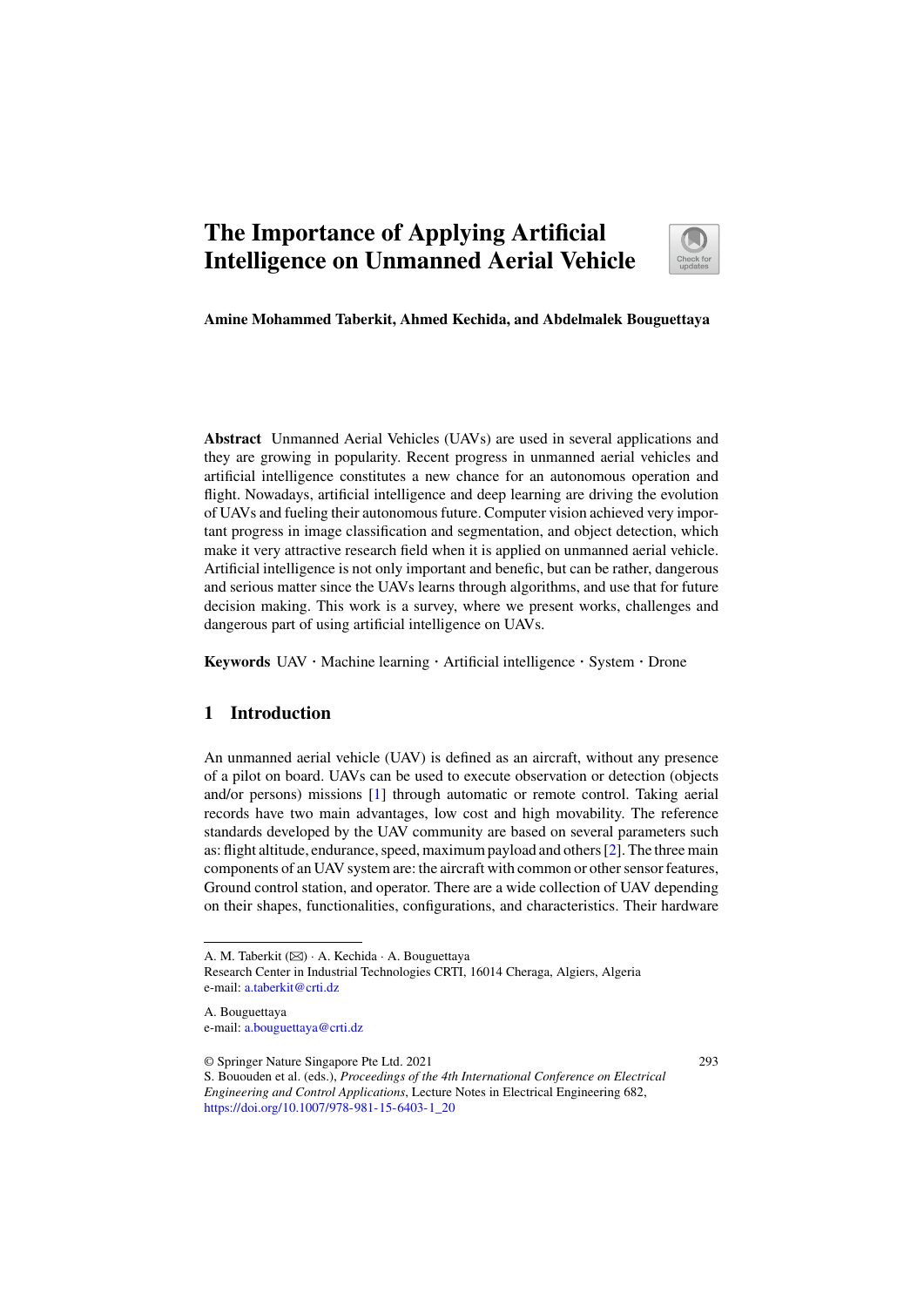

**Fig. 1** Some quadcopter UAVs developed in CRTI research center

and software design can be modified with the task requirements. Quadcopter UAVs are one of the most favored kinds of small unmanned aerial vehicles because of their very simple mechanical construction and propulsion principle [3].

The civilian and military applications in several fields have got a drastic increase during the last years [4]. Some examples encompass the inspection of power line [5], wildlife conservation [6], building inspection [7], precision agriculture [8] and military surveillance [9].

In our research center we developed many Quadcopter UAVs, two among them were presented in the university Salah BOUBNIDER, Constantine 3 (Fig. 1).

## **2 Machine Learning**

Machine Learning is defined as the capability allowing Artificial Intelligence (AI) systems to learn through data. A suitable definition for what learning covers is as follow: "A computer program is said to learn from experience E with respect to some of class of tasks T and performance measure P if its performance at tasks in T, as measured by P, improves with experience E" [4–10].

It can be defined as an evolving field of computational algorithms that are designed to mimic the human intelligence by learning through the surrounding environment [11]. This ability is the main key to develop successful machine learning.

Historically, the inception of machine learning can be traced to the seventeenth century. Pascal and Leibniz [12] developed machines that can emulate ability of add and subtract. Arthur Samuel, from IBM, invented the term "Machine Learning" and demonstrated the computer ability of playing checkers [13]. In 1958, Rosenblatt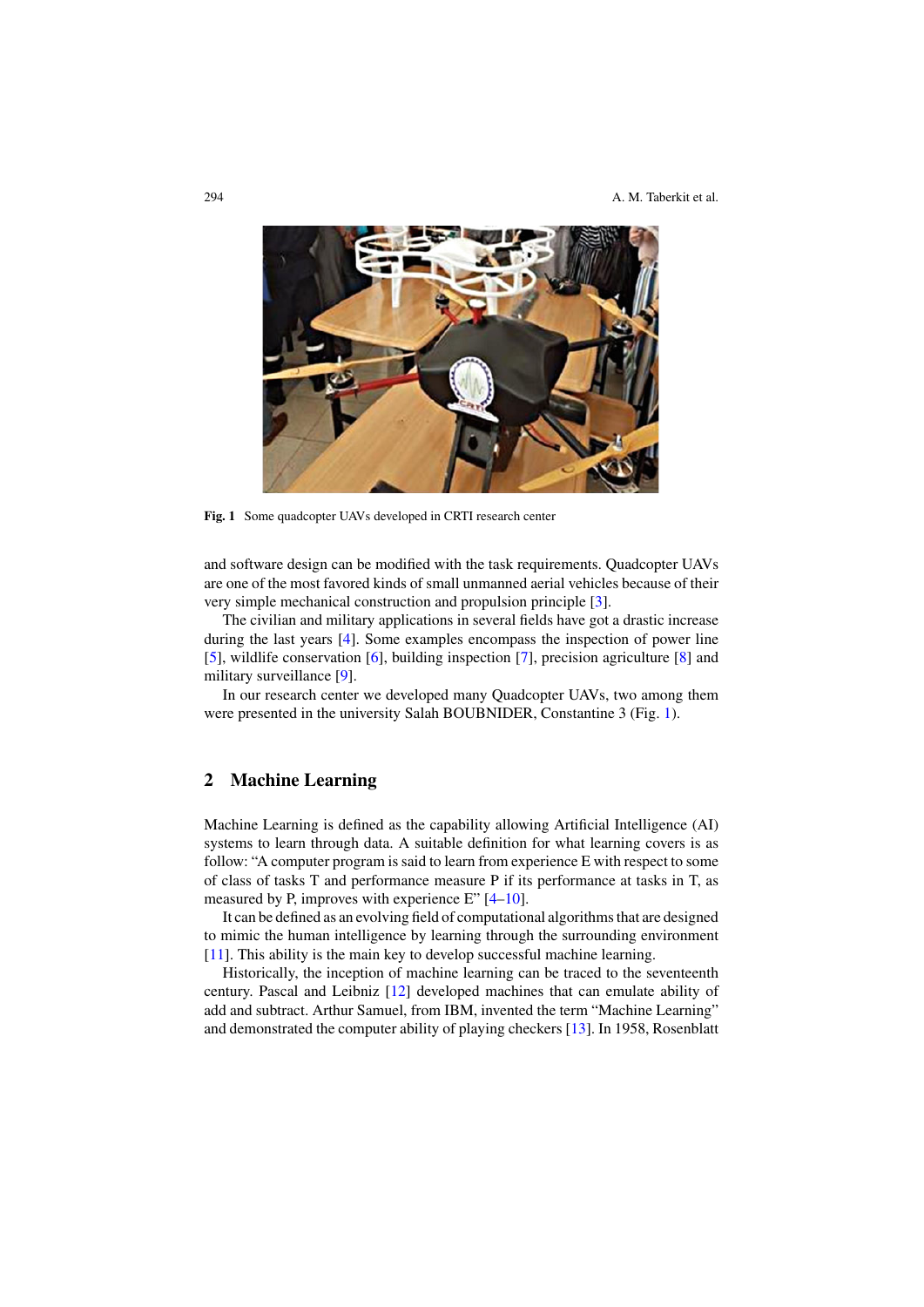developed the perceptron and it was one of the early neural networks [14]. A great development was made in 1975 with the development of

Werbos multilayer perceptron (MLP) [15], and development of decision trees by Quinlan in 1986 [16]. Several works based on Machine learning algorithms have been proposed, including Adaboost [17] and random forests [18].

Deep learning (DL) in artificial intelligence (AI) has recently won a significant interest. Deep learning is applied in many fields such as autonomous systems, facial recognition, classification, and object detection. Among the most promising systems that can exploit deep learning are unmanned aerial vehicles (UAVs).

Convolutional Neural Networks (CNNs) is class of deep neural networks, and mostly applied to analyze visual imagery. CNN is considered as very good and powerful tool in the classification and object detection [19]. The structure of a CNN typically contains a feature extractor stage followed by a classifier [20].

Many object detectors have been proposed by the deep learning researchers, including R-CNN [21], R-FCN [22], YOLO [23] and SSD [24]. Many auspicious CNN architectures were recently proposed, such as CaffeNet [25] and GoogLeNet [26].

In Fig. 2, we represent the evolution of some object detectors over the years. CNN architecture includes many layers of different types [27]:

- **Convolutional layers**, as their name indicates, they compute the convolution of the input image with the weights of the network [27].
- **Pooling layers**, the role of these layers is to diminish the size of the input layer using some local non-linear operations.
- **Normalization layers**, the aim of using those layers is to improve generalization of the CNN. Neurons used in these layers are sigmoid [28].
- **Fully-connected layers**, these layers are used in the last levels of the network [28].

We distinguish three different categories: supervised, unsupervised, and reinforcement learning (Fig. 3).

The reinforcement learning (RL) methods allow an agent to learn suitable actions with little or without knowledge about its environment, and it can be used to adapt to randomly changing environmental conditions [29, 30]. Reinforcement learning is actually very used in Robotics [31]. Despite the fact that deep learning has been extremely successful in many applications; it has remained limited to applications in which useful features can be created manually [32] or applications with fully observed low dimensional state space. Volodymyr et al. [32] used deep neural network to develop a new artificial agent, termed a deep Q-network, this agent can learn successful policies from high-dimensional input. In this work they demonstrated that a single architecture with very essential prior knowledge such as pixels and the game score as inputs can successfully learn control policies at human-level control. Alejandro et al., developed a deep reinforcement learning strategy for UAV autonomous landing on a moving platform [33].

Compared to supervised learning, the amount of feedback the learning system obtains in reinforcement learning is much less [34]. We can measure the learning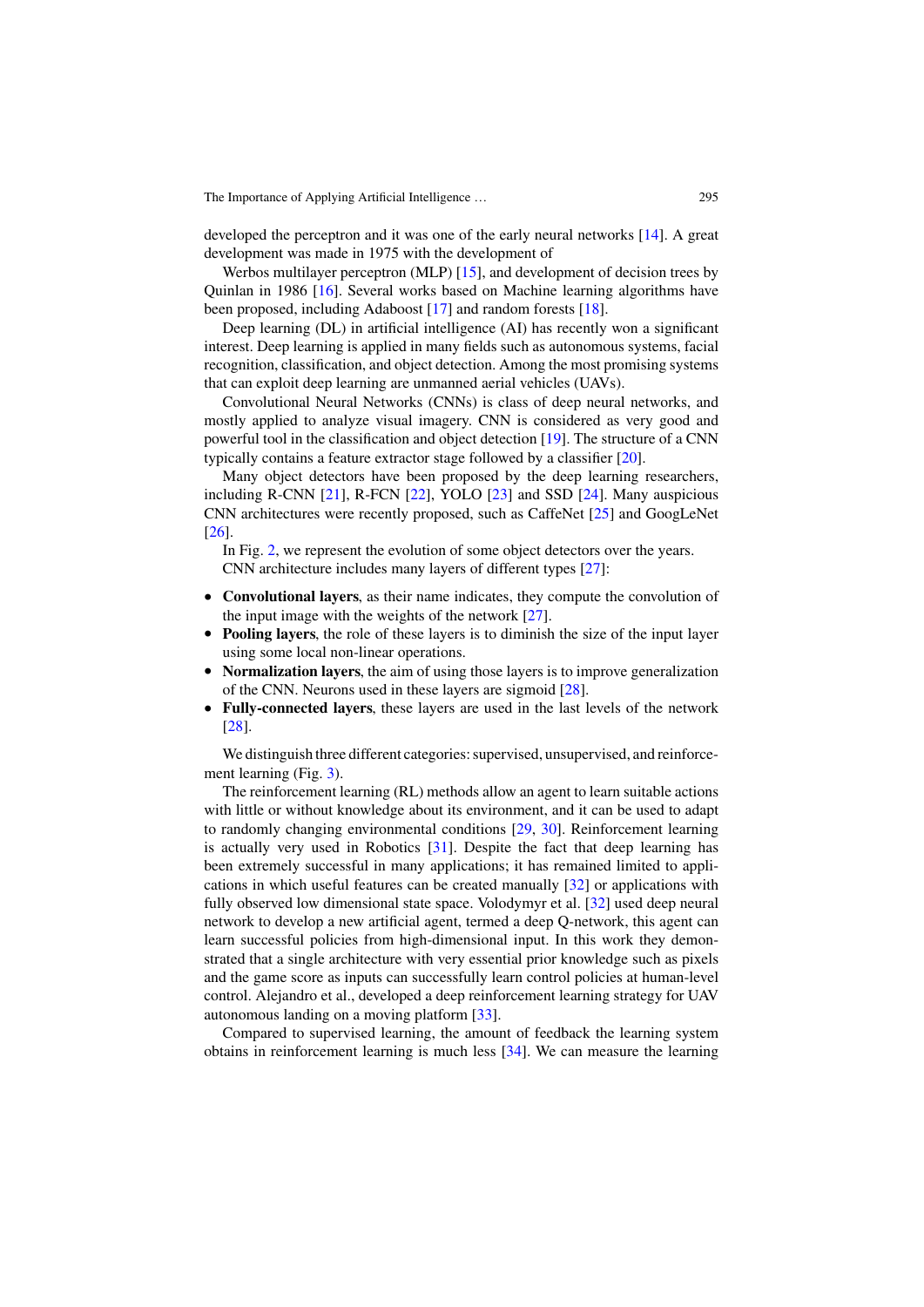

**Fig. 2** Development of some objects detectors. Main developments in chronological order are: R-CNN, SPPNet, Fast-RCNN, Faster RCNN, RFCN, FPN, Mask RCNN [66]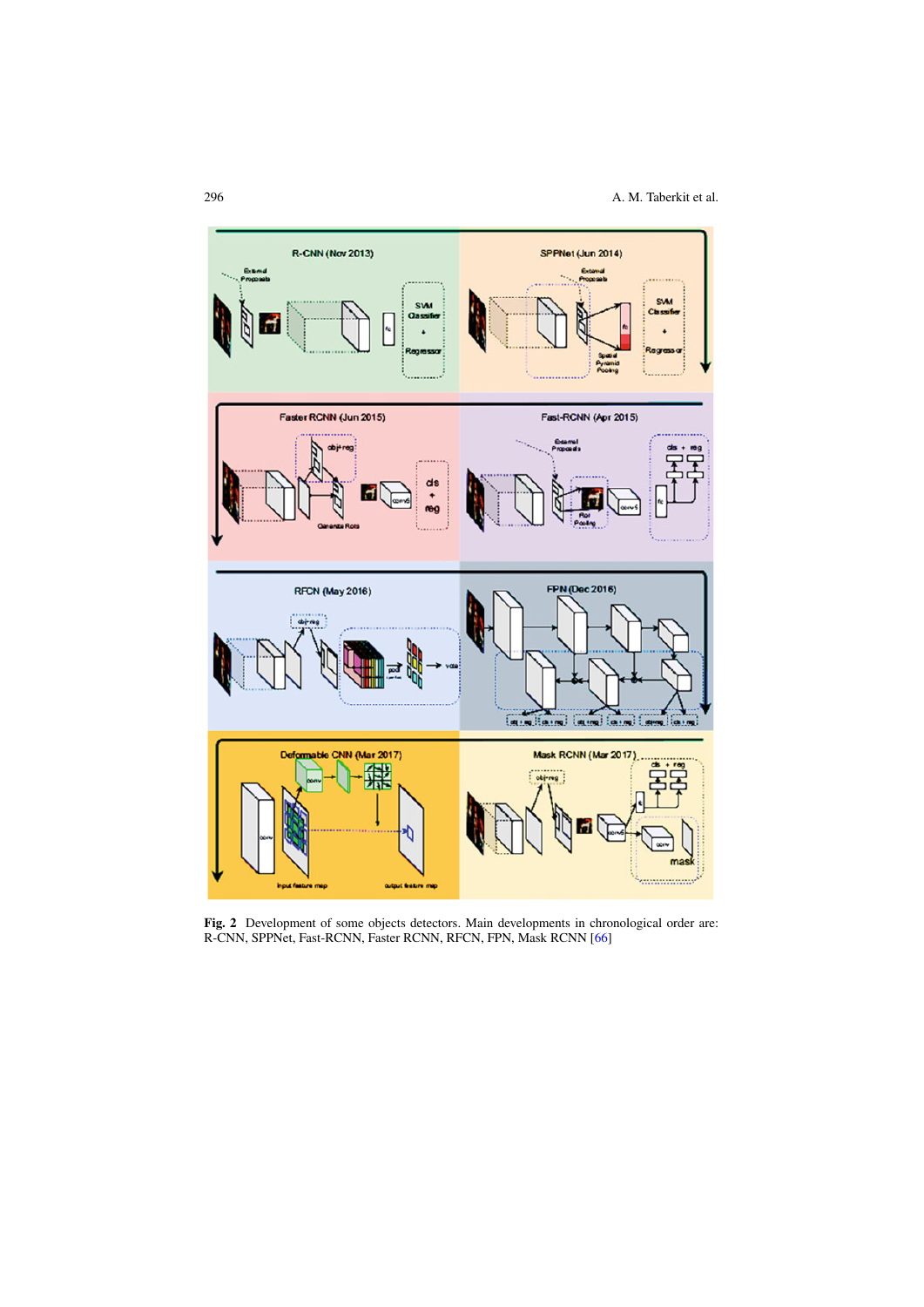

**Fig. 3** Different fields and sub-fields of machine learning

performance by the number of correct answers, resulting in predictive accuracy. The difficulty comes from the possibility that learning can generalize new unclassified examples. In supervised and unsupervised learning, the data is usually considered static, and it is not the case in RL, where we notice a stochastic nature, this issue can be solved thought a constant interaction between evaluation and improvement of policies, and the use of learning rate adaption schemes [34]. Additionally, in front of some problems, it can be useful to provide agent with rewards for reaching intermediate sub-goals [34]. Christiano and et al., reported that we need to communicate complex goals to get sophisticated reinforcement learning systems, in their study they show that's possible to solve complex RL tasks without access to the reward function [35].

The most universally used machine learning methods are supervised learning methods, and we found them in several applications such as spam e-mail filtering, face recognition and identification, and medical helping diagnosis [36]. In supervised learning, the agent observes some input-output, and learns a map. The agent thought knowledge of the input; achieve the output labeling [37]. If the output is a discrete number of possible "classes", this is called a classification problems, if the output is continue it is called a regression [38]. In unsupervised learning, we haven't labeled output the agent focuses on observing patterns without labeled data. The aim is to search pattern structure and features embedded with data [39]. Clustering is an example of unsupervised learning. By eyeballing data, the agent will be able to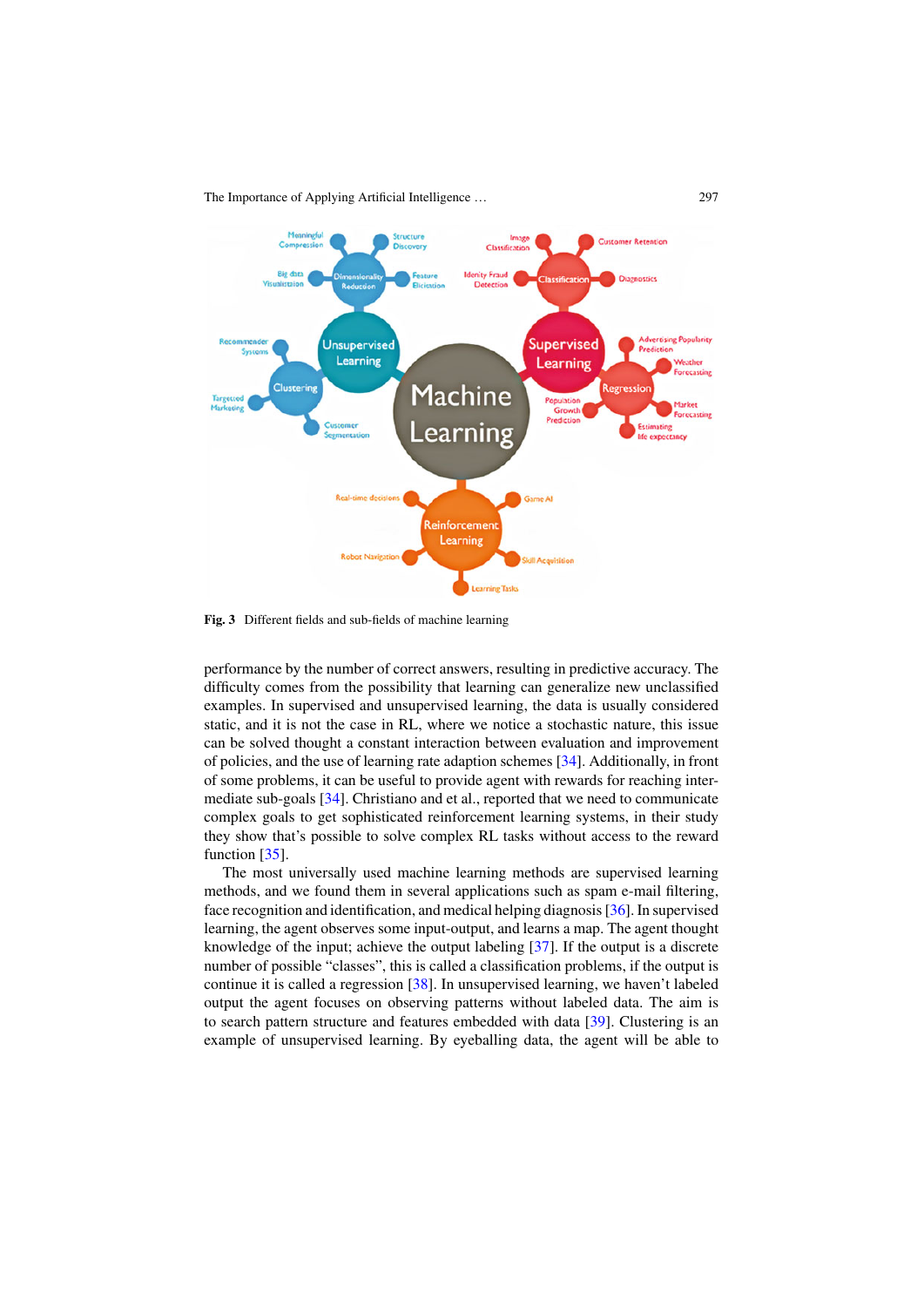discover the existence of many apparent clusters, then classify each data into the corresponding one [38].

# **3 Machine Learning Applied to UAVs for Autonomous Flight**

UAV can be used in many different services, in the military context, the research are focused on enhancing the autonomy, with different kinds of missions [40]:

- Suppression of enemy air defense.
- Air-to-ground targeting scenario.
- Surveillance and reconnaissance.
- Avoidance of danger zones.

In the civilian context, UAVs could be used for purposes such as:

- Weather forecast/Disaster management [41, 42, 67].
- Urbane police surveillance.
- Agriculture production management [43].
- Border surveillance and inspection of infrastructures [44].
- Road Traffic Monitoring (RTM) [20].
- Emergency Response (ER) system [20].

Let us first cite what John Wyndham said: "The man and machine are naturally complementary" [45]. One of the current issues in AI is to make the link between heuristics used by human and programming. Another question is to know how to use the large data collected from various drone sensors. Many questions are pushing UAV research: how does a machine fly an aircraft like a human can, can a machine really "think" enough to fly autonomously? [46]. Beside those questions, UAVs have some challenges for control, real-time path planning and object recognition beneath uncertain environments [37]. To solve these problems, many approaches have been proposed such as negotiation approach, a heuristic approach, and graph theory [47]. Machine learning is an attractive approach to overcome these challenges for autonomous flight. It allows recognizing patterns or predicting from data [37].

Machine learning has contributed several fields of UAVs applications. Figure 4 shows the time-line of previous studies covered below [37].

Among the control strategies applied to an autonomous flight, we recognize the parameter tuning and real time path planning and navigation.

To compensate the limitations of the Proportional, Integral Derivative (PID) control systems technique, and operate in unpredictable and harsh environments, reinforcement learning (RL) is an active and successful area of research [48]. In reinforcements learning (RL) an agent is given a reward for every action it makes in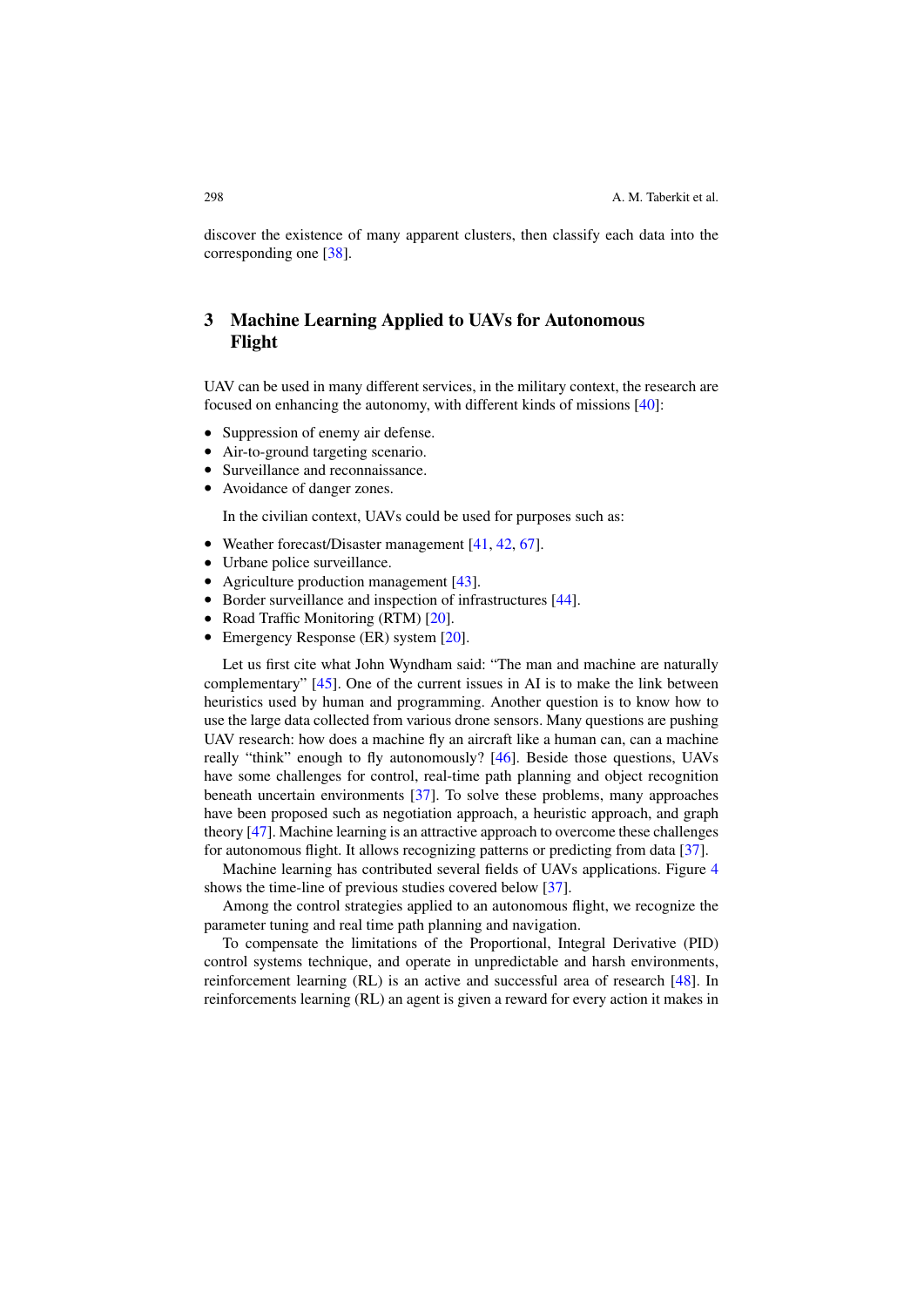

**Fig. 4** Timeline of previous studies on machine learning applied on UAVs [37]

an environment with the objective to maximize the rewards. When we use reinforcement learning, it is possible to develop some optimal control policies for a UAV, and avoid making any assumptions about the aircraft dynamics [48].

Real-time path planning and navigation have been considered as elementary and required in UAVs for autonomous flight [37]. Many researchers have exploited and work on this area of research [49, 50, 68]. Loquerico et al. focused on civilian drones, because controlling the UAVs can become difficult when we work in urban areas, in those cases, the autonomous agent is not only expected to navigate while avoiding collisions, but to interact safely with other agents such as pedestrians or cars [51]. In this research they proposed a model that learns to navigate by initiating cars and bicycles and respecting the traffic rules.

Collision avoidance is also a very important research track, which can lead to new and very interesting technologies. Lei et al. [52] proposed a restructured Q-value learning algorithm based on reinforcement learning.

The autonomous navigation for large unmanned aerial vehicles (UAVs) is not problem; it is the micro and small UAVs, which fly at low altitude in crowded environments that meet many challenges in this area [53]. Ross et al., presented a small quadrirotor that navigates autonomously at low altitude through natural forest environments, They presented a MAV that autonomously fly at speeds of up to 1.5 m/s and altitudes of up to 4 m above the ground. They developed model based on the knowledge of a human pilot avowing collision with trees and they succeeded in more than 680 trees [53]. However, this method is limited when we need to perform longer flights and denser forests or any cluttered environments, The reactive method is limited in case of narrow field view, and causes most of time failures. Junell et al., proposed a high level reinforcement learning algorithm for UAVs to avoid collisions [54], they studied autonomous flight of UAV in unknown or uncertain environments, by taking pictures from disaster site. This method is efficient to solve the conflict between limited battery life and the big number of required iterations. However, it is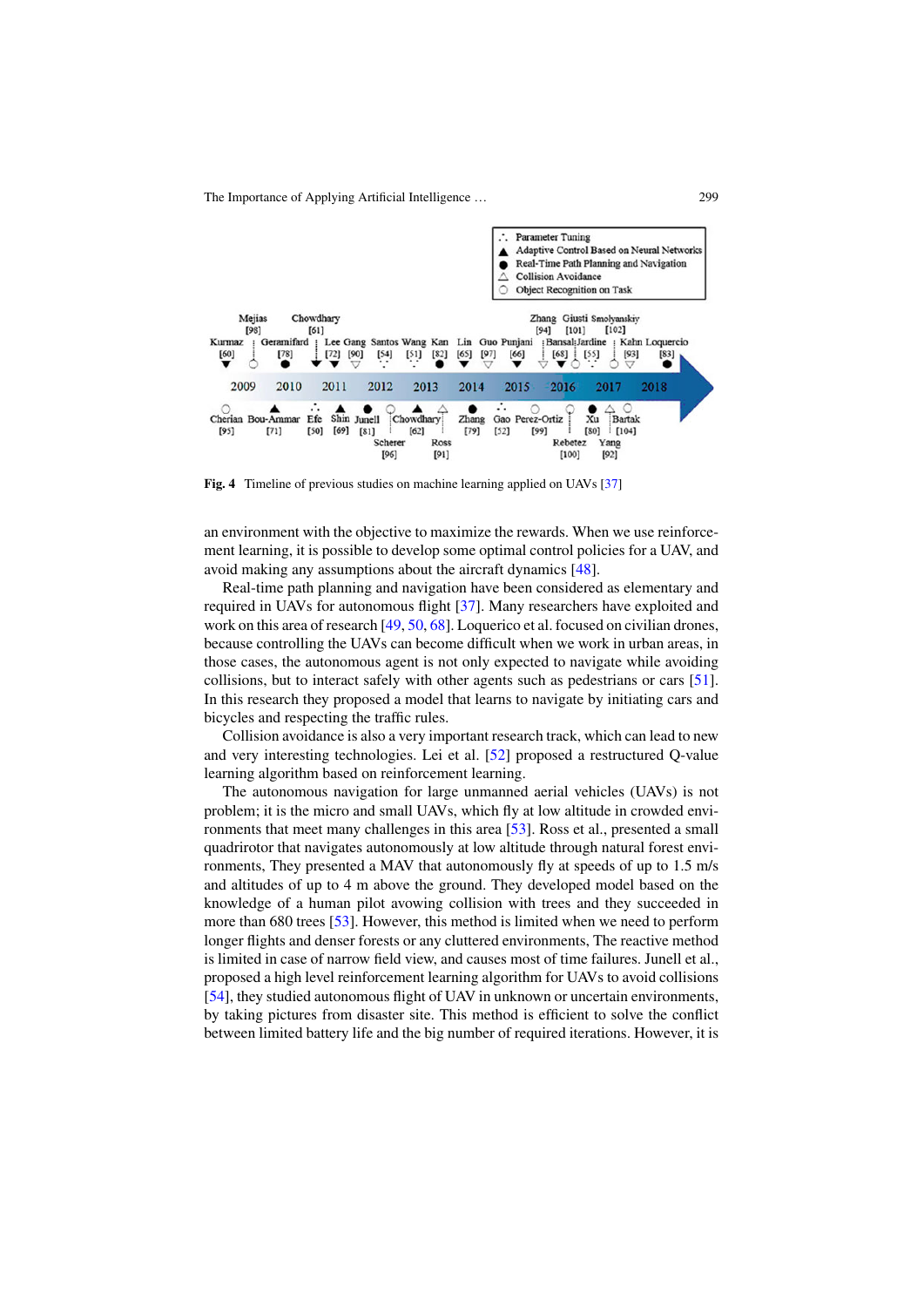limited in finding an efficient rout to the destination, and learning the best recharging point, in the aim of having the highest level of battery when it reaches the destination.

Nusrsultan.I and al, achieved experimental study of autonomous navigation by using real-time model based reinforcement learning [29], which solved some limitations of the previous method [54]. Moreover, deep learning contributed in many applications, such as construction of database for aerial image classification in emergency response, and development of suitable CNN training strategy with low-computational and low-cost low-power [55]. Dmitriy et al., worked also on emergency response, but this time was about wildfires detection using unmanned aerial vehicles and they compared several methods in term of speed and accuracy [56].

Cherian et al. proposed a semi-supervised machine learning (SSL) algorithm to estimate the altitude of UAVs using top down aerial images [57]. The basic idea of this study is to learn mapping between the texture information contained in an image with a possible altitude. However this approach is only suited for low altitudes and low speeds. Manjia Wu et al., proposed an approach to detect intruding drones in sensitive areas, in real time using deep learning [58].

Most of cited studies are based on supervised learning, which control known problems; it is suggested to aim researches on unsupervised learning methods [37]. Reducing time spent on classification is another issue, Gonzalo-Martin et al., proposed a strategy to reduce the time spent on the classification trough another method called "superpixel" segmentation. The results evince that while the classification accuracy was identical to the results generated by pixel-based approach, the time spent is dramatically decreased [28]. In the work of Gonzalo et al. [28], we didn't notice the tests of this method on unmanned aerial vehicle unlike the work of Taro Suzuki et al. [59] who used this method in vegetation classification.

In classification approach based on CNN, training is achieved using big dataset [29], which require high performance equipment for processing.

None of actual commercial drones, own sufficient control autonomy to achieve missions without human skills, which makes the missions slow, dangerous and not scalable [60].

In an interview with BBC, Bill Gates discussed AI and he told: "I am in the camp that is concerned about super intelligence … That should be positive if we manage it well. A few decades that thought the intelligence is strong enough to be a concern."

Tesla's Elon Musk believes that we should be very concerned when it comes to AI. According to Stephen Hawking AI could be harmful to humans: "I think the development of full artificial intelligence could spell the end of the human race".

Legal regulation should give to autonomous flight, great attention to eliminate the danger for people and things [61]. The existence of moving obstacles push the researchers to equip the drone with additional sensors such as: "Sonars" and "Passive infrared sensors" [61]. At the same level of concern, drones damages during flight couldn't be acceptable, and a check of components state and weather conditions should be performed. A mistake and danger come from flights under bridges, inside tunnels, or near high-voltage power lines, which could lead to GPS data errors, and by result drone flight errors [62].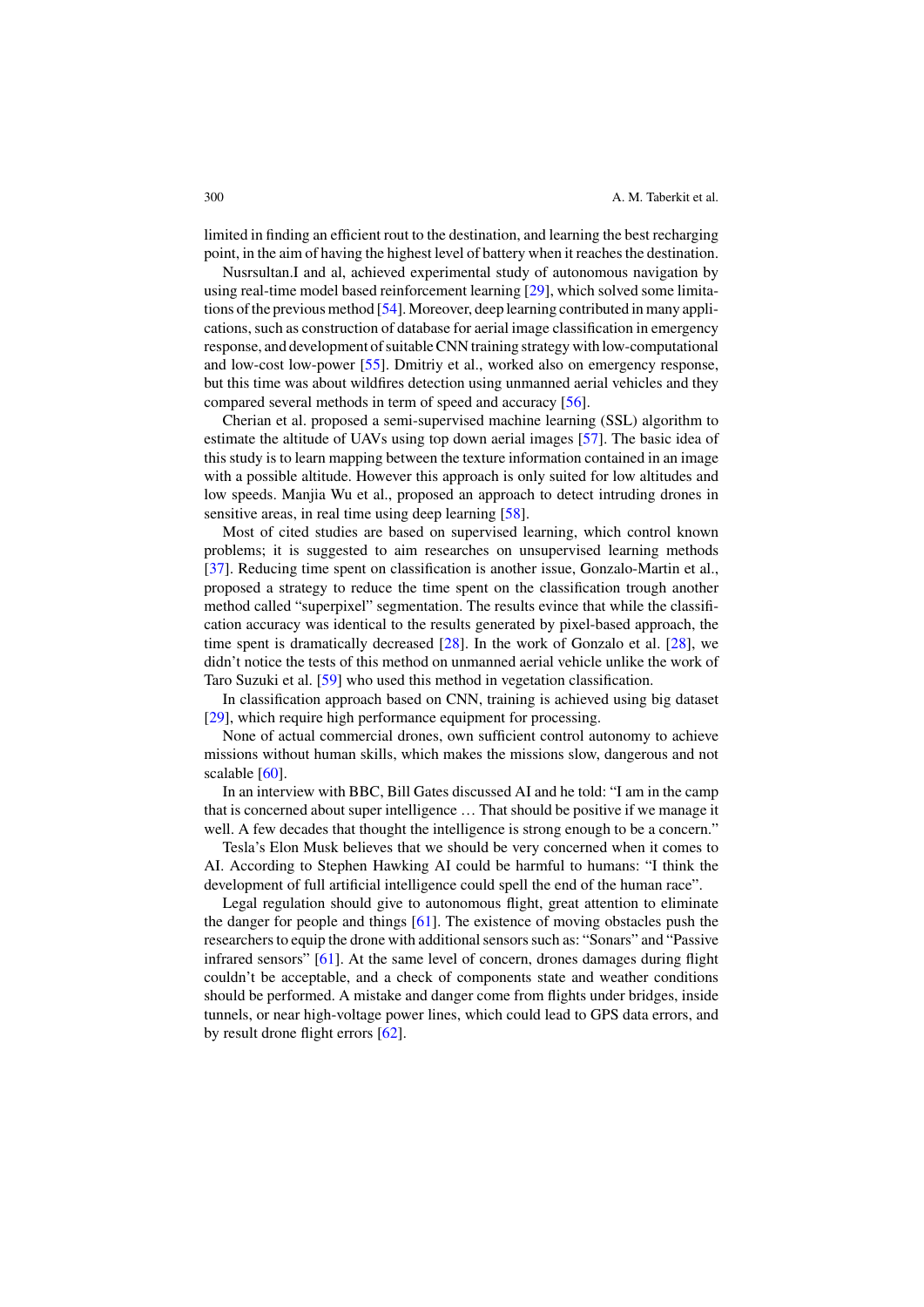In the other hand, the scope of permissible self-help in defending the privacy should be broad-ranging [63]. The worst scenario is when a drone escapes with intrusive recordings that can be a major harm. Another issue concerns the images of detectable individuals captured by aerial surveillance which should not be retained or shared except if it contains criminal suspicion activity [2]. Froomkin and Colangelo, suggested measures including forbidding weaponized robots, and mandating RFID chips and serial numbers, in the aim of identifying the robot's owner [63]. The United States has had a monopoly over the use of drones, but cannot maintain that much more [64]. These new weapons will not transform the international system, as did the fast increase of nuclear weapons and ballistic missiles, they still be highly dangerous and deadly [64]. In USA, the Federal Aviation Administration (FAA) predicted that 30,000 drones could be flying in sky in the next 20 years [65]. When the numbers of UAVs increase, many accidents can happen in the sky, that is why several models was proposed to make the process easy and safe [65].

### **4 Conclusion**

UAVs are expected to be more used, as there is considerable demand in all sectors (private and public). UAVs have the potential to be used in huge number of applications. Many solutions are suggested such as: adding sensors, enhancements of data processing and others can expand their use. Artificial intelligence is the most important solution, to boost their performances and allowing them to be autonomous. However, the privacy, security and cognitive aspect should not be ignored. In this work we presented the UAVs, their application, than we presented machine learning and its application on UAVs, finally we spoke about the aspects of security and privacy which are solvable.

#### **References**

- 1. Krizhevsky A, Sutskever I, Hinton GE (2012) Imagenet classification with deep convolutional neural networks. In: Conference on neural information processing systems, p 10971105
- 2. Cavoukian A (2012) Privacy and drones: unmanned aerial vehicles information and privacy commissioner of Ontario, Canada Ontario
- 3. Bou-Ammar H, Voos H, Ertel W (2010) Controller design for Quadrotor UAVs using reinforcement learning. In: Proceedings of IEEE international conference on control applications, Japan, 8–10 September 2010
- 4. Carrio A, Sampedro C, Rodriguez-Ramos A, Campoy P (2017) A review of deep learning methods and applications for unmanned aerial vehicles, Hindawi. J Sensors
- 5. Martinez C, Sampedro C, Chauhan A, Campoy P (2014) Towards autonomous detection and tracking of electric towers for aerial power line inspection. In: Proceedings of the 2014 international conference on unmanned aircraft systems, ICUAS 2014, pp 284–295
- 6. Olivares-Mendez MA, Fu C, Ludivig P et al (2015) Towards an autonomous vision-based unmanned aerial system against wildlife poachers. Sensors 15(12):31362–31391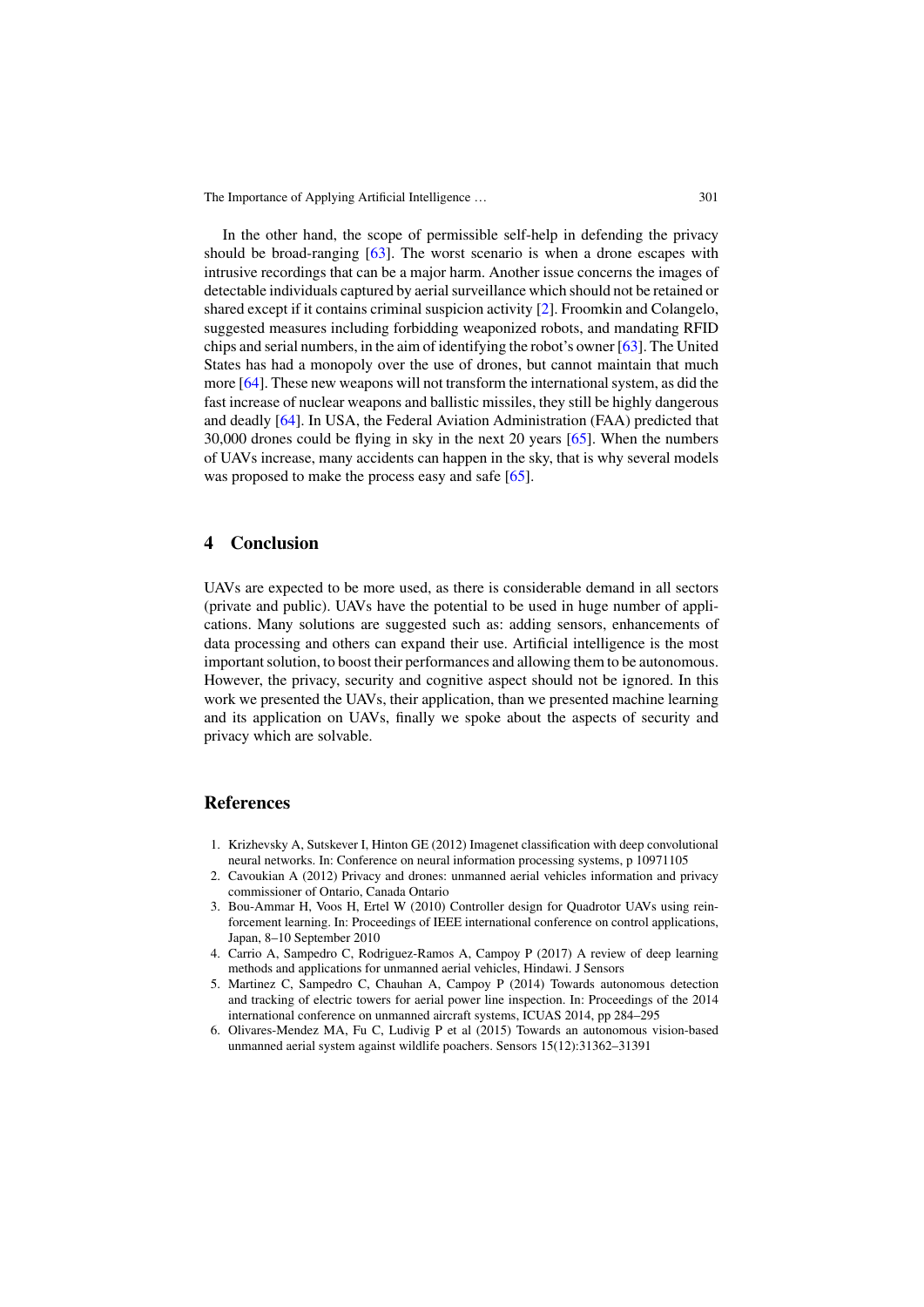- 7. Carrio A, Pestana J, Sanchez-Lopez J-L, et al (2016) Ubristes: UAV-based building rehabilitation with visible and thermal infrared remote sensing. In: Proceedings of the robot 2015: second iberian robotics conference, Springer, pp 245–256
- 8. Li L, Fan Y, Huan X, Tian L (2016) Real-time UAV weed scout for selective weed control by adaptive robust control and 12 Journal of sensors machine learning algorithm. In: Proceedings of the 2016 ASABE annual international meeting. American Society of Agricultural and Biological Engineers, p 1
- 9. Anwar Ma'sum M, Kholid Arrofi M, Jati G, Arifin F, Nanda Kurniawan M, Mursanto P, Jatmiko W (2013) Simulation of intelligent unmanned aerial vehicle (UAV) for military surveillance, ISBN: 978-979-1421-19-5, ICACSIS 2013
- 10. Mitchell TM (1997) Machine learning, vol. 45(37). McGraw Hill, Burr Ridge, Ill
- 11. El Naqa I, Murphy MJ (2015) Machine learning in radiation oncology: theory and applications. https://doi.org/10.1007/978-3-319-18305-3\_1 What is Machine Learning? Springer, Switzerland
- 12. Ifrah G (2001) The universal history of computing: from the abacus to the quantum computer. Wiley, New York
- 13. Samuel AL (1959) Some studies in machine learning using the game of checkers. IBM J Res Dev 3:210–29
- 14. Rosenblatt F (1958) The perceptron: a probabilistic model for information storage and organization in the brain. Psychol Rev 65:386–408
- 15. Werbos PJ (1974) Beyond regression: new tools for prediction and analysis in the behavioral sciences. PhD thesis, Harvard University
- 16. Quinlan JR (1986) Induction of decision trees. Mach Learn 1:81–106
- 17. Schapire RE (1999) A brief introduction to boosting. In: Proceedings of the 16th international joint conference on artificial intelligence, vol 2. Morgan Kaufmann Publishers, Stockholm, pp 1401–6
- 18. Breiman L (2001) Random forests. Mach Learn 45:5–32
- 19. Rohan A, Rabah M, Kim S-H, et al (2019) Convolutional neural network-based real-time object detection and tracking for parrot AR drone 2. IEEE Access
- 20. Christos Kyrkou GP, Theocharides T, Venieris SI, Bouganis C-S (2018) DroNet: efficient convolutional neural network detector for real-time UAV applications design, automation and test in Europe
- 21. Ren S, He K, Girshick R, Sun J (2017) Faster R-CNN: towards real-time object detection with region proposal networks'. IEEE Trans Pattern Anal Mach Intell 39(6):1137–1149
- 22. Dai J, Li Y, He K, Sun J (2016) R-FCN: object detection via region-based fully convolutional networks. In: Proceedings of NIPS, pp 379–387
- 23. Redmon J, Divvala S, Girshick R, Farhadi A (2016) You only look once: unified, real-time object detection. In: Proceedings of IEEE conference computing visual pattern recognition (CVPR), pp 779–788
- 24. Liu W, Anguelov D, Erhan D, Szegedy C, Reed S, Fu C-Y, Berg AC (2016) SSD: single shot MultiBox detector. In: Proceedings of ECCV, pp 21–37
- 25. Jia Y, Shelhamer E, Donahue J, Karayev S, Long J, Girshick R, Guadarrama S, Darrell T (2014) Caffe: convolutional architecture for fast feature embedding. arXiv preprint arXiv:1408.5093
- 26. Szegedy C, Liu W, Jia Y, Sermanet P, Reed S, Anguelov D, Erhan D, Vanhoucke V, Rabinovich A (2015) Going deeper with convolutions. In: IEEE international conference on computer vision and pattern recognition, pp 1–9
- 27. Castelluccio M, Poggi G, Sansone C, Verdoliva L (2015) Land use classification in remote sensing images by convolutional neural networks cs.CV
- 28. Gonzalo-Martin C, Garcia-Pedrero A, Lillo-Saavedra M, Menasalvas E (2016) Deep learning for superpixel-based classification of remote sensing images
- 29. Imanberdiyev N, Fu C, Kayacan E, Chen I-M (2016) Autonomous navigation of UAV by using real-time model-based reinforcement learning. In: 2016 14th international conference on control, automation, robotics and vision (ICARCV), pp 1–6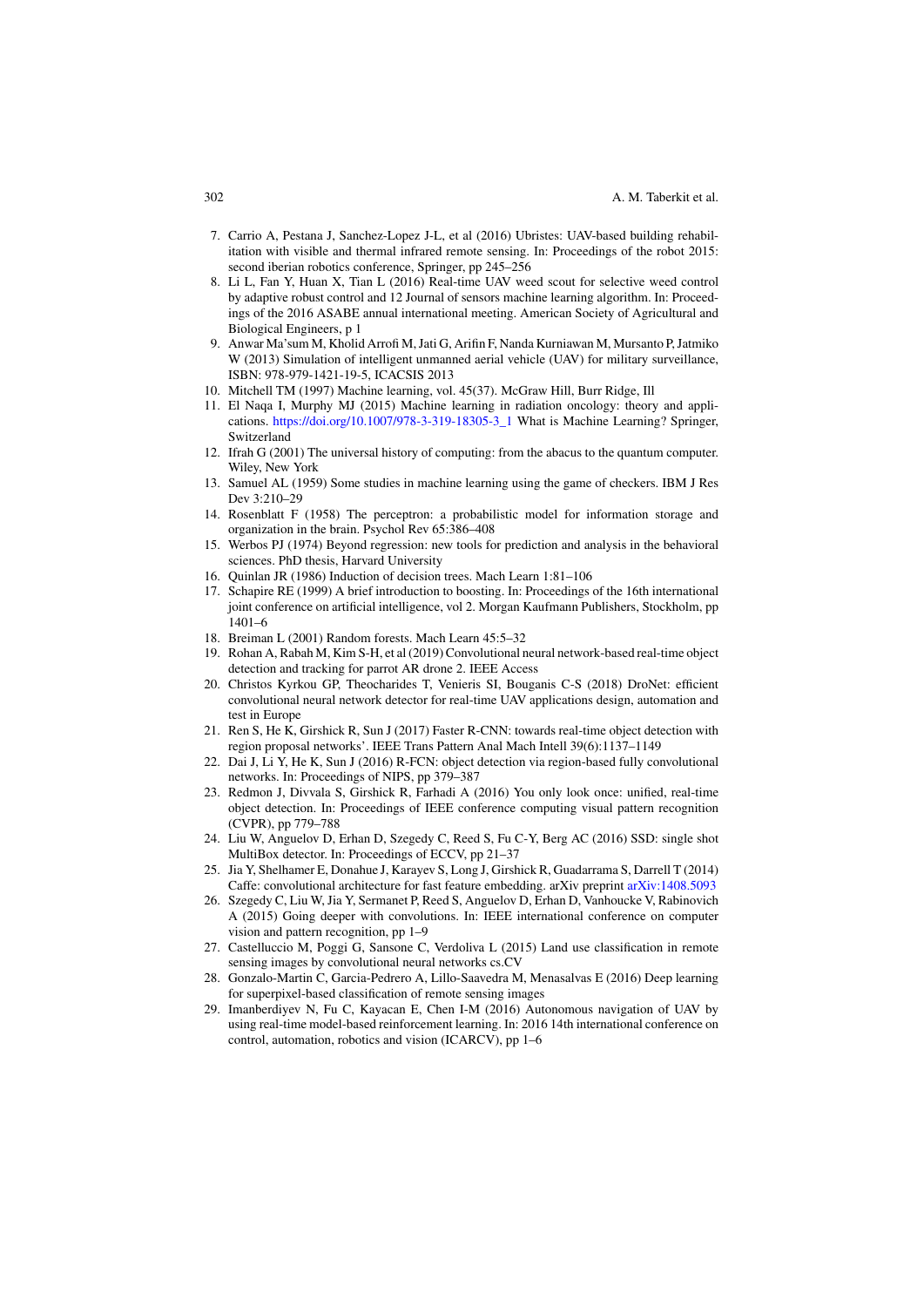- 30. Sutton RS, Barto AG (1998) Reinforcement learning: an introduction. MIT Press, Cambridge, MA
- 31. Kober J, Bagnell JA, Peters J (2013) Reinforcement learning in robotics: a survey. Int J Robot Res 32(11):1238–1274
- 32. Volodymyr M, Koray K, David S, Andrei AR, Joel V (2015) Human-level control through deep reinforcement learning. Nature 518:529–533
- 33. Rodriguez-Ramos A, Sampedro C, Bavle H, De La Puente P, Campoy PA (2019) Deep reinforcement learning strategy for UAV autonomous landing on a moving platform. J Intell Robotic Syst 93:351–366
- 34. Wiering M, van Otterlo M (2012) Adaptation learning & optimization. In: Reinforcement learning, vol 12. Springer
- 35. Christiano PF, Leike J, Brown TB, et al (2017) Deep reinforcement learning from human preferences. In: 31st conference on neural information processing systems (NIPS 2017). Long Beach, CA
- 36. Jordan MI, Mitchell TM (2015) Machine learning: trends, perspectives, and prospects Science. Am Assoc Adv Sci 349:255–260
- 37. Yeon Choi S, Cha D (2019) Unmanned aerial vehicles using machine learning for autonomous flight; state-of-the-art. Adv Robot 33(6):265–277. https://doi.org/10.1080/01691864.2019.158 6760
- 38. Barber D (2012) Bayesian reasoning and machine learning. Cambridge University Press, Cambridge
- 39. Tai L, Liu M (2016) Deep-learning in mobile robotics-from perception to control systems: a survey on why and why not. arXiv preprint arXiv:1612.07139
- 40. Allaire FCJ, Tarbouchi M, Labonté G, Fusina G (2008) FPGA implementation of genetic algorithm for UAV real time planning. J Intell Robotic Syst
- 41. Klemas VV (2018) Coastal and environmental remote sensing from un-manned aerial vehicles: an overview. J Coast Res 1260–1267. https://doi.org/10.2112/jcoastres-d-15-00005.1
- 42. Erdelj M, Natalizio E, Chowdhury KR, Akyildiz IF (2017) Help from the sky: leveraging UAVs for disaster management. IEEE Pervasive Comput 16(1):24–32. https://doi.org/10.1109/mprv. 2017.11
- 43. Huang Y, Thomson SJ, Hoffmann WC, Lan Y, Fritz BK (2013) Development and prospect of unmanned aerial vehicle technologies for agricultural production management. Int J Agric Biol Eng 6(3):1–10. https://doi.org/10.3965/j.ijabe.20130603.001
- 44. Ham Y, Han KK, Lin JJ, Golparvar-Fard M (2016) Visual monitoring of civil infrastructure systems via camera-equipped unmanned aerial vehicles (UAVs): a review of related works. Visual Eng 4(1):1. https://doi.org/10.1186/s40327-015-0029-z
- 45. Fabre L, Touzet C (2016) Drones autonomes: peut-on embarquer la prise de décision? https://the conversation.com/drones-autonomes-peut-on-embarquer-la-prise-de-decision-2-57758 (hal-01355025)
- 46. Dufrene WR Jr, et al (2003) Application of artificial intelligence techniques in uninhabited aerial vehicle flight. In: Digital avionics systems conference
- 47. Bortoff SA (2000) Path planning for UAVs. In: (Proceedings of) the 2000 American control conference, vol 1. IEEE, pp 364–368
- 48. Koch W, Mancuso R, West R, Bestavros A (2018) Reinforcement learning for UAV attitude control. arXiv:1804.04154v1,[CS.Ro]11
- 49. Kahn G, Villaflor A, Ding B et al (2018) Self-supervised deep reinforcement learning with generalized computation graphs for robot navigation. In: 2018 IEEE international conference on robotics and automation (ICRA). IEEE, pp 1–8
- 50. Lee D, Kim S, Suk J (2018) Formation flight of unmanned aerial vehicles using track guidance. Aerosp Sci Technol 76:412–420
- 51. Loquercio A, Maqueda AI, delBlanco CR et al (2018) Dronet: learning to fly by driving. IEEE Robot Automat Lett 3(2):1088–1095
- 52. Lei G, Dong M-z, Xu T et al (2011) Multi-agent path planning for unmanned aerial vehicle based on threats analysis. In 2011 3rd international workshop on intelligent systems and applications (ISA). IEEE, pp 1–4